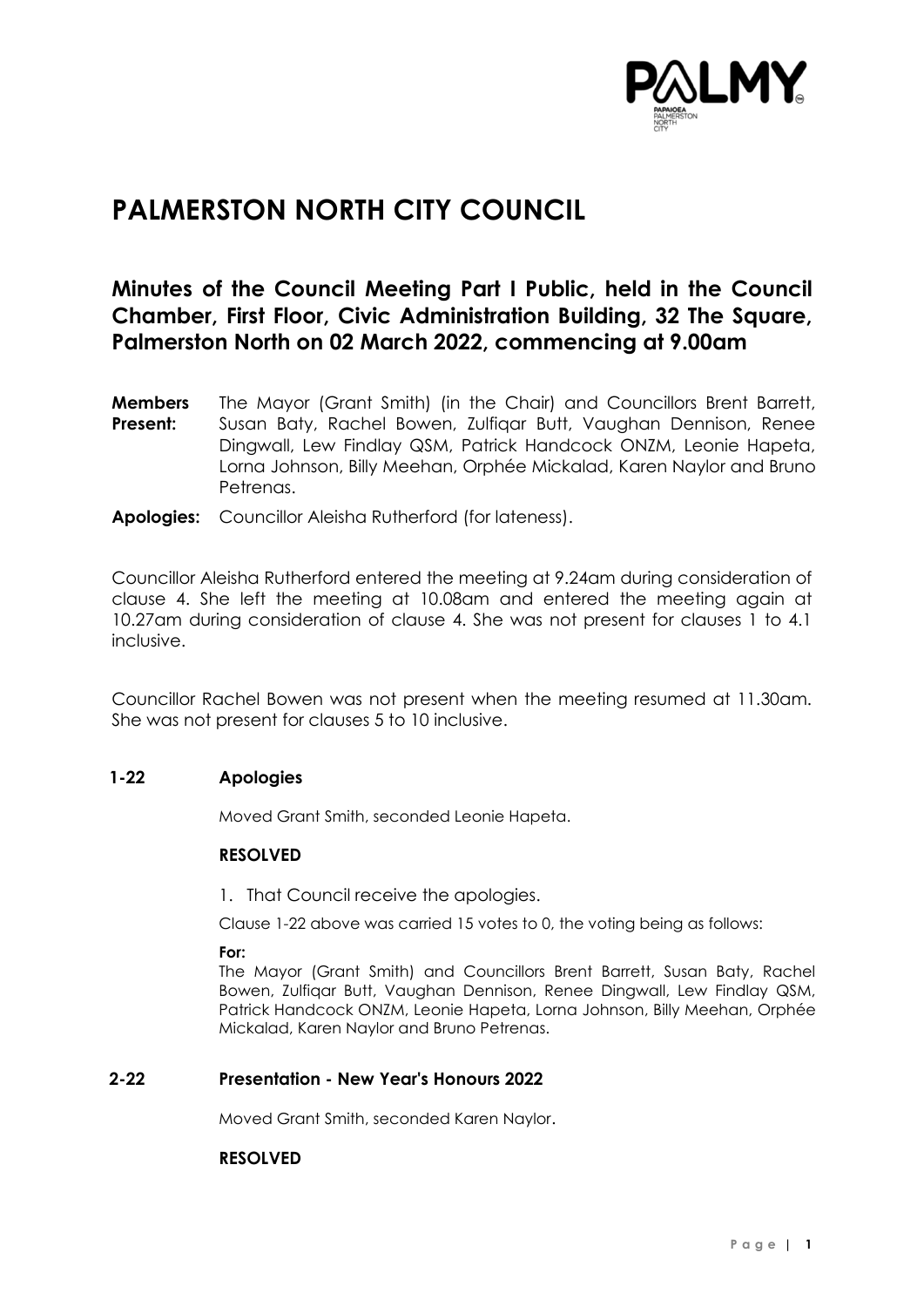

1. That Council note that congratulations have been conveyed on behalf of the Council to the local recipients of the New Year's Honours 2022.

Clause 2-22 above was carried 15 votes to 0, the voting being as follows:

### **For:**

The Mayor (Grant Smith) and Councillors Brent Barrett, Susan Baty, Rachel Bowen, Zulfiqar Butt, Vaughan Dennison, Renee Dingwall, Lew Findlay QSM, Patrick Handcock ONZM, Leonie Hapeta, Lorna Johnson, Billy Meehan, Orphée Mickalad, Karen Naylor and Bruno Petrenas.

# **3-22 Confirmation of Minutes**

Moved Grant Smith, seconded Brent Barrett.

# **RESOLVED**

1. That the minutes of the ordinary meeting of 20 December 2021 Part I Public be confirmed as a true and correct record.

Clause 3-22 above was carried 15 votes to 0, the voting being as follows:

#### **For:**

The Mayor (Grant Smith) and Councillors Brent Barrett, Susan Baty, Rachel Bowen, Zulfiqar Butt, Vaughan Dennison, Renee Dingwall, Lew Findlay QSM, Patrick Handcock ONZM, Leonie Hapeta, Lorna Johnson, Billy Meehan, Orphée Mickalad, Karen Naylor and Bruno Petrenas.

# **REPORTS**

# **4-22 Ferguson/Pitt Street Intersection Upgrade**

Report, presented by Sandra King, Acting Group Manager Transport and Development.

Councillor Aleisha Rutherford entered the meeting at 9.24am. Councillor Aleisha Rutherford left the meeting at 10.08am.

Moved Grant Smith, seconded Leonie Hapeta.

# **RESOLVED**

1. That Council endorses the modified Ferguson/Pitt Street Intersection Upgrade design (Option 1) and proceeds to tender.

Clause 4-22 above was carried 13 votes to 2, the voting being as follows:

#### **For:**

The Mayor (Grant Smith) and Councillors Susan Baty, Rachel Bowen, Zulfiqar Butt, Vaughan Dennison, Lew Findlay QSM, Patrick Handcock ONZM, Leonie Hapeta, Billy Meehan, Orphée Mickalad, Karen Naylor and Bruno Petrenas.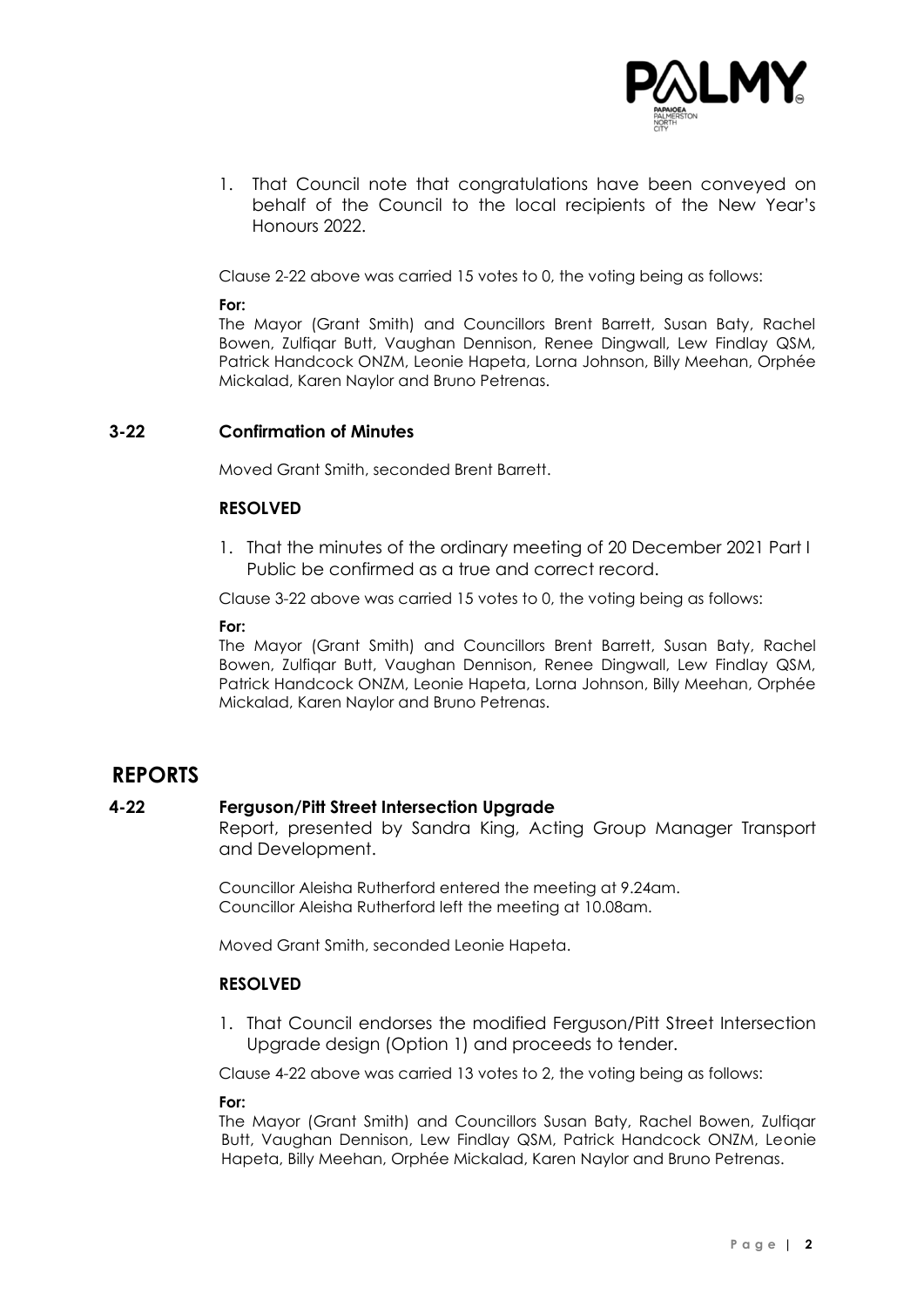

# **Against:**

Councillors Brent Barrett, Renee Dingwall and Lorna Johnson.

Councillor Aleisha Rutherford entered the meeting again at 10.27am.

Moved Karen Naylor, seconded Patrick Handcock ONZM.

# **RESOLVED**

2. That Council directs the Chief Executive to plan and undertake further investigations, to identify additional safety management options and timings. This includes another signalised crossing at Linton Street.

Clause 4-22 above was carried 12 votes to 4, the voting being as follows:

#### **For:**

The Mayor (Grant Smith) and Councillors Susan Baty, Rachel Bowen, Zulfiqar Butt, Vaughan Dennison, Renee Dingwall, Lew Findlay QSM, Patrick Handcock ONZM, Leonie Hapeta, Orphée Mickalad, Karen Naylor and Bruno Petrenas.

### **Against:**

Councillors Brent Barrett, Lorna Johnson, Billy Meehan and Aleisha Rutherford.

Moved Brent Barrett, seconded Lorna Johnson.

# **RESOLVED**

3. That Council directs the Chief Executive to report to Council with additional safety management options and timings.

Clause 4-22 above was carried 15 votes to 1, the voting being as follows:

#### **For:**

The Mayor (Grant Smith) and Councillors Brent Barrett, Susan Baty, Rachel Bowen, Zulfiqar Butt, Vaughan Dennison, Renee Dingwall, Patrick Handcock ONZM, Leonie Hapeta, Lorna Johnson, Billy Meehan, Orphée Mickalad, Karen Naylor, Bruno Petrenas and Aleisha Rutherford.

# **Against:**

Councillor Lew Findlay QSM.

Moved Brent Barrett, seconded Lorna Johnson.

# **Note:**

On a motion 'That Council directs the Chief Executive to report to Council with an option for a temporary cycle lane trial in the additional road space created in Ferguson Street' the motion was lost 5 votes to 11, the voting being as follows:

#### **For:**

Councillors Brent Barrett, Zulfiqar Butt, Renee Dingwall, Lorna Johnson and Aleisha Rutherford.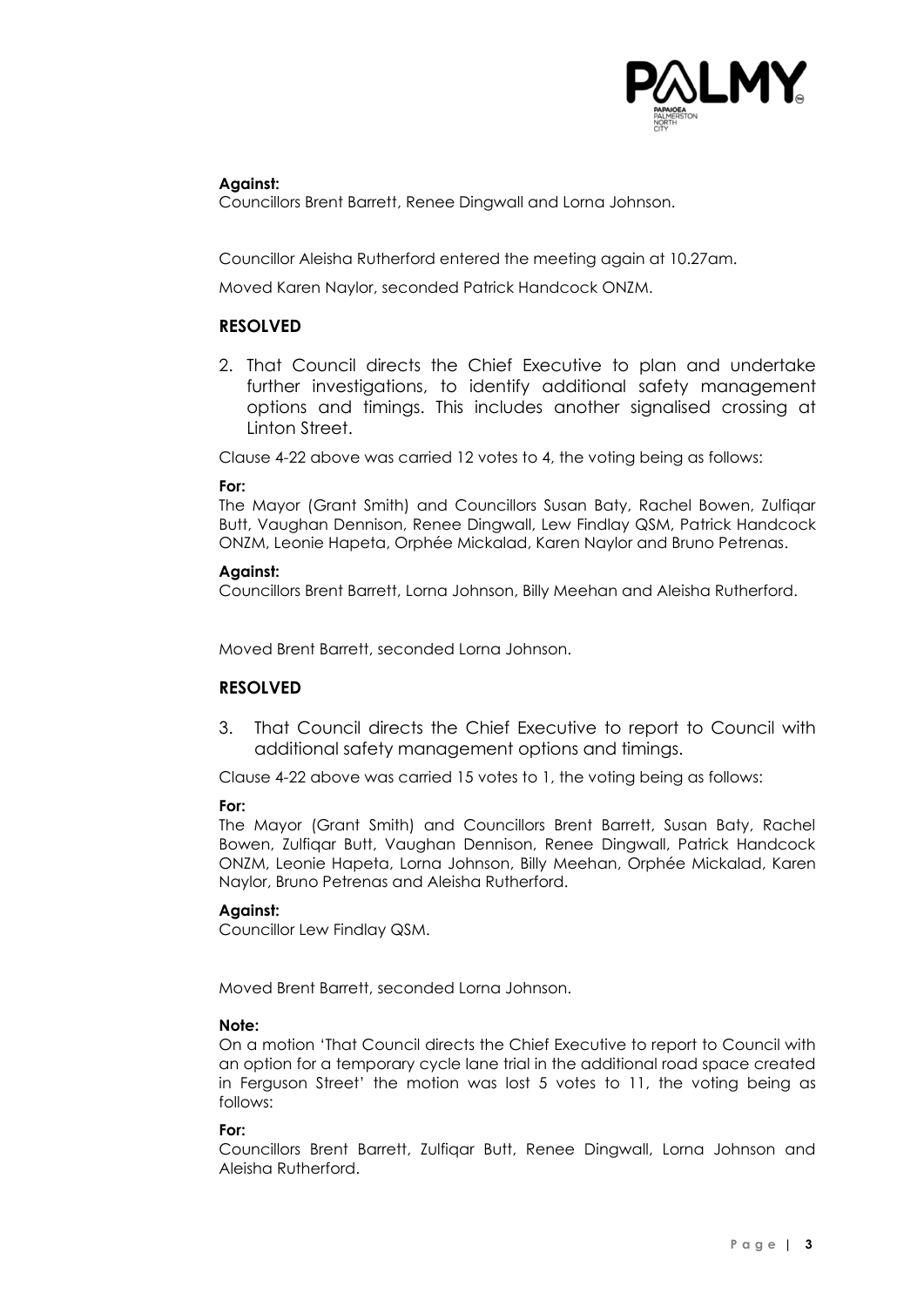

#### **Against:**

The Mayor (Grant Smith) and Councillors Susan Baty, Rachel Bowen, Vaughan Dennison, Lew Findlay QSM, Patrick Handcock ONZM, Leonie Hapeta, Billy Meehan, Orphée Mickalad, Karen Naylor and Bruno Petrenas.

The meeting adjourned at 10.58am. The meeting resumed at 11.30am. Councillor Rachel Bowen was not present when the meeting resumed.

### **5-22 Update to Delegation Changes for emergency purpose**

Memorandum, presented by Hannah White, Democracy and Governance Manager.

Moved Lorna Johnson, seconded Brent Barrett.

# **RESOLVED**

- 1. That where the New Zealand government has placed limits on Palmerston North that would require Democracy and Governance staff and/or Elected Members to work from home OR where the Chief Executive (or in their absence Deputy Chief Executive) in concurrence with the Chair (or in their absence Deputy Chair) has determined that staff and/or member capacity limits the holding of meetings in person, then that particular Council/Committee meeting will move online, meeting at their scheduled times via digital means according to LGA Sch.7, s.25B, under the Epidemic Preparedness COVID-19 Notice 2020. In the event that a standing committee or a meeting of Council cannot be serviced, the Chief Executive will advise the Chair of the committee (or in their absence the Deputy Chair or in their absence the Mayor) that the committee or Council meeting will need to be cancelled and any urgent business moved to the next appropriate meeting.
- 2. That where Palmerston North is under the COVID-19 Protection Framework "Traffic light Orange, or Green," Council and Committees will continue to meet in person following public health guidance, unless Recommendation 1 is in effect.
- 3. That where Palmerston North is under the COVID-19 Protection Framework "Traffic light Red," Council and Committees will continue to meet in person following public health guidance with those present required to present a New Zealand government regulated Vaccine Pass, unless Recommendation 1 is in effect.
- 4. That Council note that where the Epidemic Preparedness COVID-19 Notice 2020 remains in force, members, staff and the public may choose to attend meetings remotely or in person, with those present in person required to present a New Zealand government regulated Vaccine Pass. Digital access to the meeting will be provided for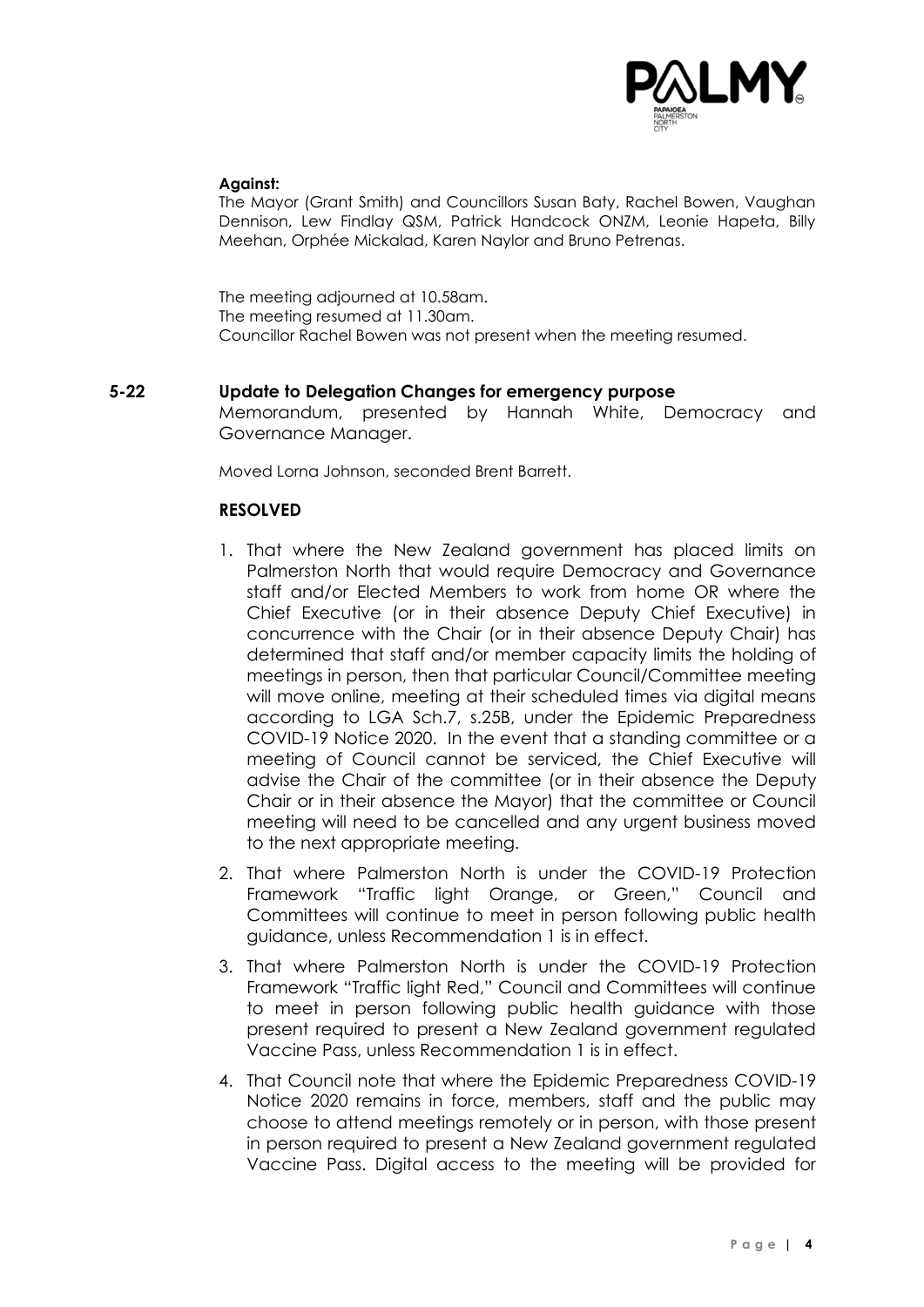

members who request to attend remotely.

- 5. That the delegations relating to the Business Continuity Committee be updated according to Attachment 1.
- 6. That Council rescind Council resolution 28-20.

Clauses 5-22 to 5.6-22 above were carried 15 votes to 0, the voting being as follows:

**For:**

The Mayor (Grant Smith) and Councillors Brent Barrett, Susan Baty, Zulfiqar Butt, Vaughan Dennison, Renee Dingwall, Lew Findlay QSM, Patrick Handcock ONZM, Leonie Hapeta, Lorna Johnson, Billy Meehan, Orphée Mickalad, Karen Naylor, Bruno Petrenas and Aleisha Rutherford.

Moved Lorna Johnson, seconded Brent Barrett.

# **RESOLVED**

7. That Council agree that attendance statistics of members will not be recorded, other than to ensure that the Local Government Act (Sch 7, s.5(1)(d)) is met, tor the period for which Recommendation 1 is in effect.

Clause 5-22 above was carried 8 votes to 7, the voting being as follows:

#### **For:**

The Mayor (Grant Smith) and Councillors Brent Barrett, Susan Baty, Vaughan Dennison, Lew Findlay QSM, Lorna Johnson, Orphée Mickalad and Aleisha Rutherford.

#### **Against:**

Councillors Zulfiqar Butt, Renee Dingwall, Patrick Handcock ONZM, Leonie Hapeta, Billy Meehan, Karen Naylor and Bruno Petrenas.

#### **6-22 Council Appointments**

Memorandum, presented by Hannah White, Democracy and Governance Manager.

Moved Susan Baty, seconded Orphée Mickalad.

#### **RESOLVED**

- 1. That Council appoint Councillor Findlay as the councillor liaison on the Seniors Reference Group for the remainder of the Council term.
- 2. That Council appoint Councillor Renee Dingwall as the councillor liaison on the Pasifika Reference Group for the remainder of the Council term.
- 3. That Council appoint Mayor Grant Smith as the elected member on the Design Working Party for Te Motu o Poutoa for the remainder of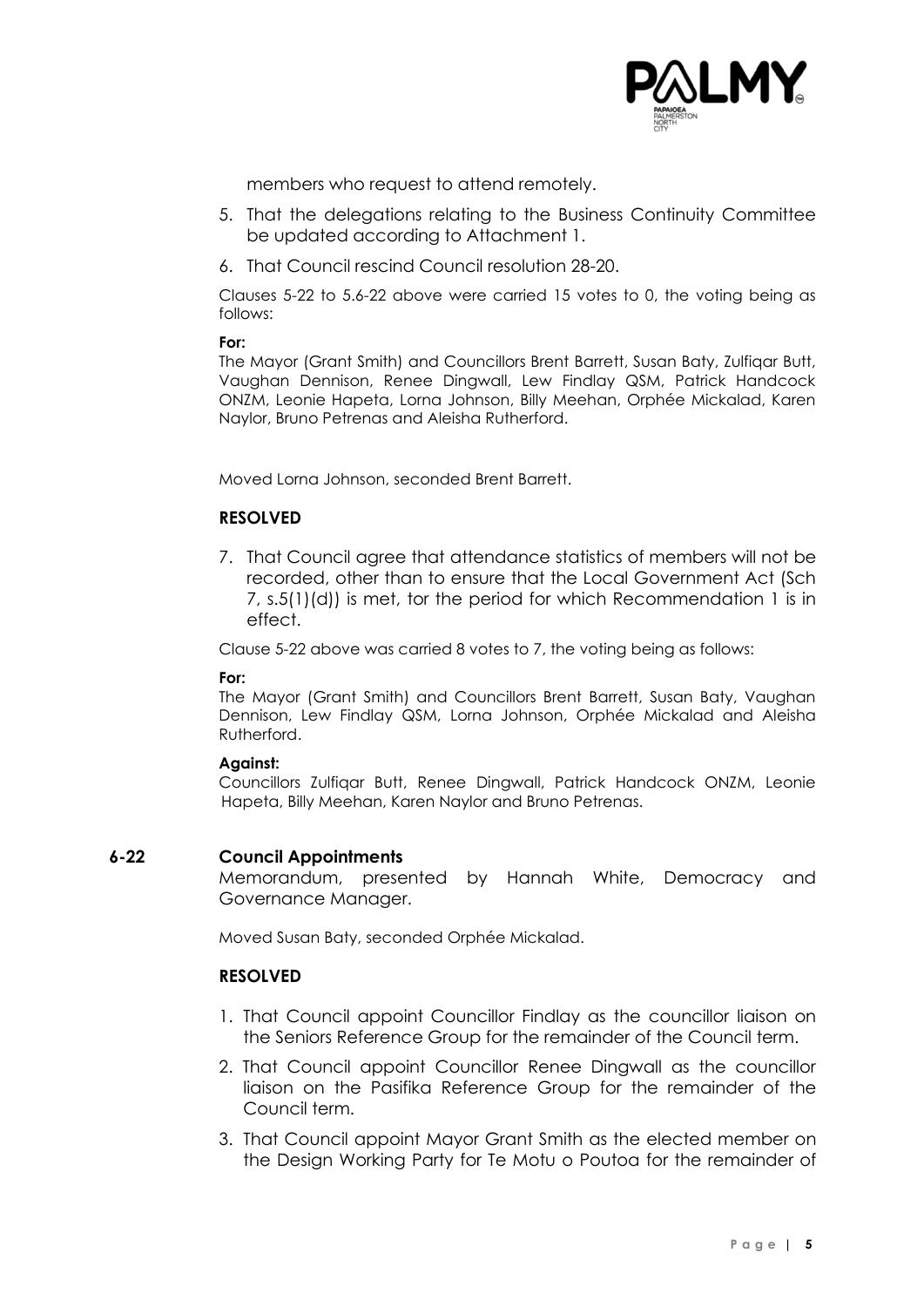

the Council term.

Clause 6-22 above was carried 12 votes to 0, with 3 abstentions, the voting being as follows:

#### **For:**

Councillors Brent Barrett, Susan Baty, Zulfiqar Butt, Vaughan Dennison, Patrick Handcock ONZM, Leonie Hapeta, Lorna Johnson, Billy Meehan, Orphée Mickalad, Karen Naylor, Bruno Petrenas and Aleisha Rutherford.

#### **Abstained:**

The Mayor (Grant Smith) and Councillors Renee Dingwall and Lew Findlay QSM.

# **7-22 Submission to the Palmerston North Reserves Empowering Amendment Bill (Huia Street Reserve)**

Memorandum, presented by Jono Ferguson-Pye, City Planning Manager.

Moved Grant Smith, seconded Vaughan Dennison.

# **RESOLVED**

1. That Council note the Submission to the Palmerston North Reserves Empowering Amendment Bill (Huia Street Reserve).

Clause 7-22 above was carried 14 votes to 0, the voting being as follows:

#### **For:**

The Mayor (Grant Smith) and Councillors Susan Baty, Zulfiqar Butt, Vaughan Dennison, Renee Dingwall, Lew Findlay QSM, Patrick Handcock ONZM, Leonie Hapeta, Lorna Johnson, Billy Meehan, Orphée Mickalad, Karen Naylor, Bruno Petrenas and Aleisha Rutherford.

#### **Note:**

Councillor Brent Barrett declared a conflict of interest on the above item and withdrew from discussion and removed himself from the table.

### **8-22 Work Schedule**

Moved Grant Smith, seconded Susan Baty.

#### **RESOLVED**

1. That the Council receive its Work Schedule dated March 2022.

Clause 8-22 above was carried 15 votes to 0, the voting being as follows:

#### **For:**

The Mayor (Grant Smith) and Councillors Brent Barrett, Susan Baty, Zulfiqar Butt, Vaughan Dennison, Renee Dingwall, Lew Findlay QSM, Patrick Handcock ONZM, Leonie Hapeta, Lorna Johnson, Billy Meehan, Orphée Mickalad, Karen Naylor, Bruno Petrenas and Aleisha Rutherford.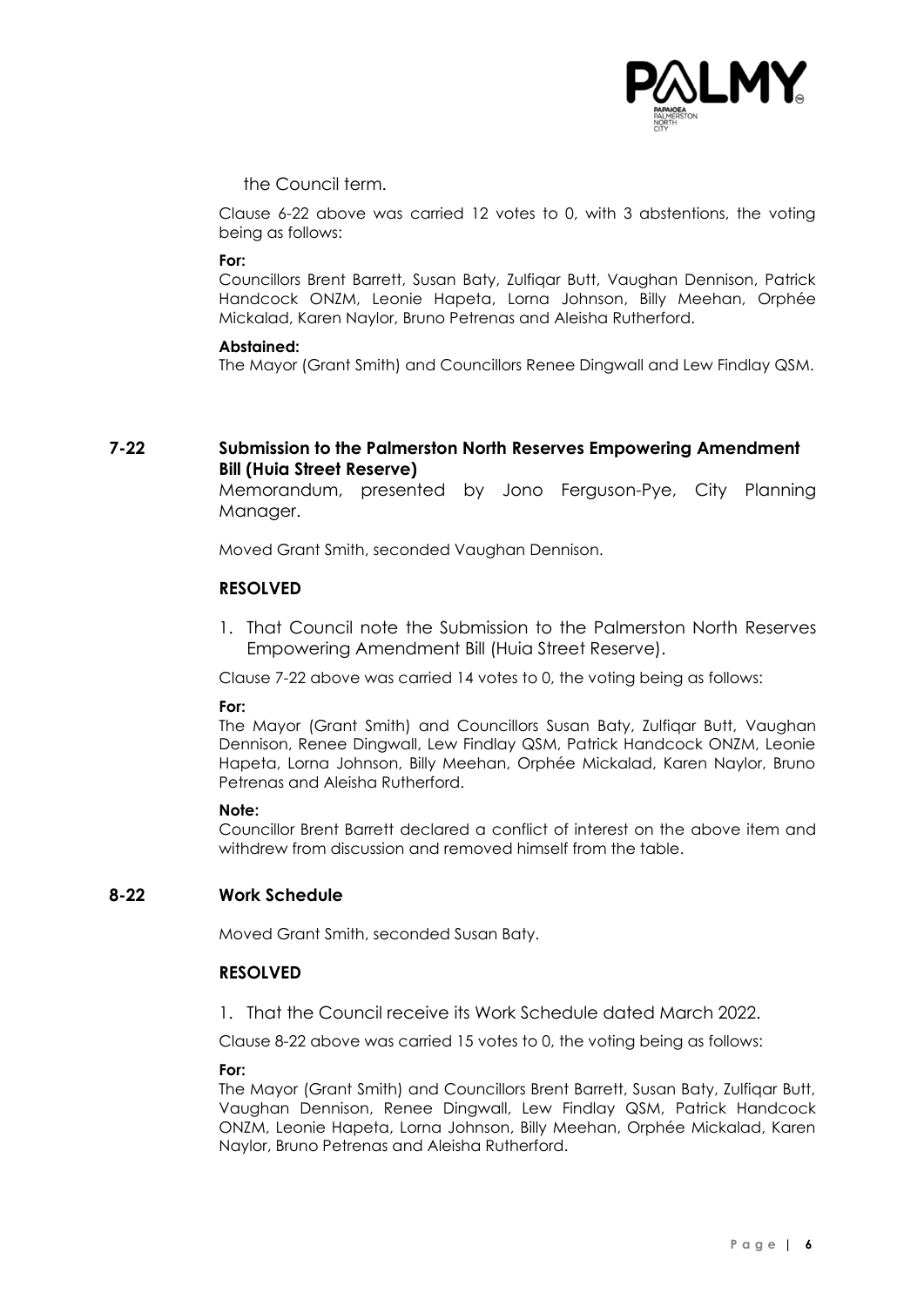

# **RECOMMENDATIONS FROM COMMITTEE MEETINGS**

# **9-22 Finance & Audit Committee Part I Public - 23 February 2022**

Consideration was given to Finance & Audit Committee recommendations as appended to these minutes.

Moved Susan Baty, seconded Karen Naylor.

# **RESOLVED**

# **1. Quarterly Performance and Financial Report - Quarter Ending 31 December 2021**

- 1. That the Committee receive the memorandum titled 'Quarterly Performance and Financial Report – Quarter Ending 31 December 2021' presented to the Finance & Audit Committee on 23 February 2022.
- 2. That Council note and approve that the capital expenditure and associated revenue values in the 2021/22 Long Term Plan Budget relating to Three Water Reform funding will be changed as per the details in Appendix 4 of this report.
- 3. That the Chief Executive quantify the likely underspend across PN City Council 2021/2022 events and events-related budgets and bring forward a report on options to reallocate funds to provide relief and support to the city's events sector.
- 4. That a report is presented to the March Finance & Audit Committee meeting outlining 'expected / forecast variations' to operational budgets.
- 5. That ongoing reporting on variations to operational budgets is included in future quarterly reports, as outlined in clause 210 of the Delegations Manual.

# **2. Awapuni Park - Proposal to grant a lease on reserve land to Awapuni Park Community and Recreation Centre Incorporated**

- 1. That Council approves notifying the public of the proposal to grant a lease at Awapuni Park, 22 Newbury Street, Palmerston North to Awapuni Park Community and Recreation Centre Incorporated, in accordance with Section 54 of the Reserves Act 1977.
- 2. That the Council notes the land area affected by the lease to Awapuni Park Community and Recreation Centre Incorporated is described as part of Lot 97 DP20548. The lease area is shown in Figure One of this report.
- **3. Bunnythorpe Recreation Ground - Proposal to grant a lease on reserve land to Bunnythorpe Community Centre Association**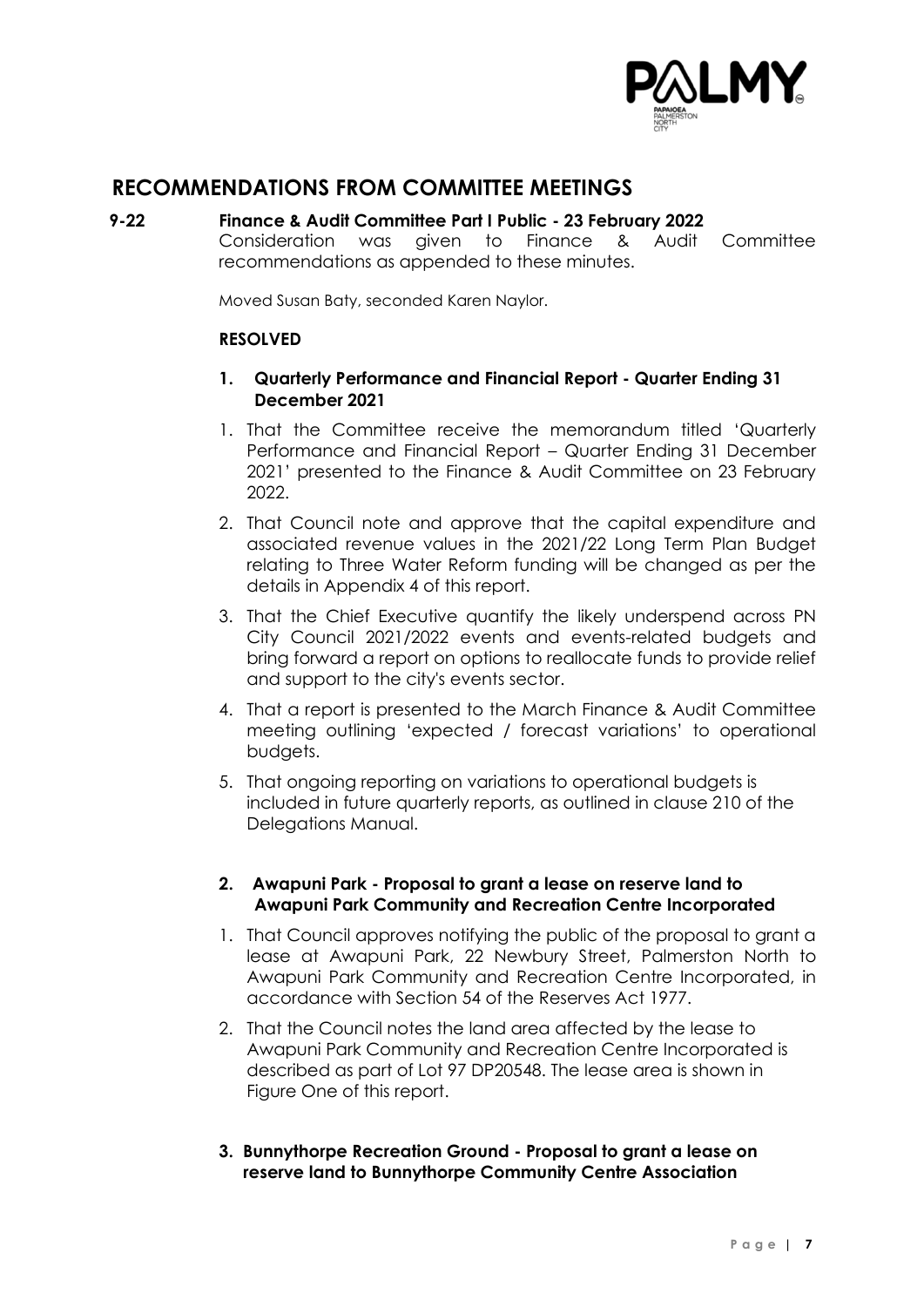

# **Incorporated**

- 1. That the Council approves notifying the public of the proposal to grant a lease at Bunnythorpe Recreation Ground, Raymond Street, Palmerston North to Bunnythorpe Community Centre Association Incorporated, in accordance with Section 54 of the Reserves Act 1977.
- 2. That the Council notes the land area affected by the lease for Bunnythorpe Community Centre Association Incorporated is described as part of Lot 82 DP217. The lease area is shown in Figure One of this report.

# **4. Huia Street Reserve - Manawatū Lawn Tennis Club Lease Proposal**

- 1. That Council approves entering a new lease with Manawatū Lawn Tennis Club Incorporated for part of the Huia Street Reserve, Palmerston North for a term of 10 years with a right of renewal for another 10 years.
- 2. That Council notes the lease will not include an early termination clause.

Clause 9-22 above was carried 15 votes to 0, the voting being as follows:

#### **For:**

The Mayor (Grant Smith) and Councillors Brent Barrett, Susan Baty, Zulfiqar Butt, Vaughan Dennison, Renee Dingwall, Lew Findlay QSM, Patrick Handcock ONZM, Leonie Hapeta, Lorna Johnson, Billy Meehan, Orphée Mickalad, Karen Naylor, Bruno Petrenas and Aleisha Rutherford.

# **EXCLUSION OF PUBLIC**

# **10-22 Recommendation to Exclude Public**

Moved Grant Smith, seconded Patrick Handcock ONZM.

# **RESOLVED**

"That the public be excluded from the following parts of the proceedings of this meeting listed in the table below.

The general subject of each matter to be considered while the public is excluded, the reason for passing this resolution in relation to each matter, and the specific grounds under Section 48(1) of the Local Government Official Information and Meetings Act 1987 for the passing of this resolution are as follows: